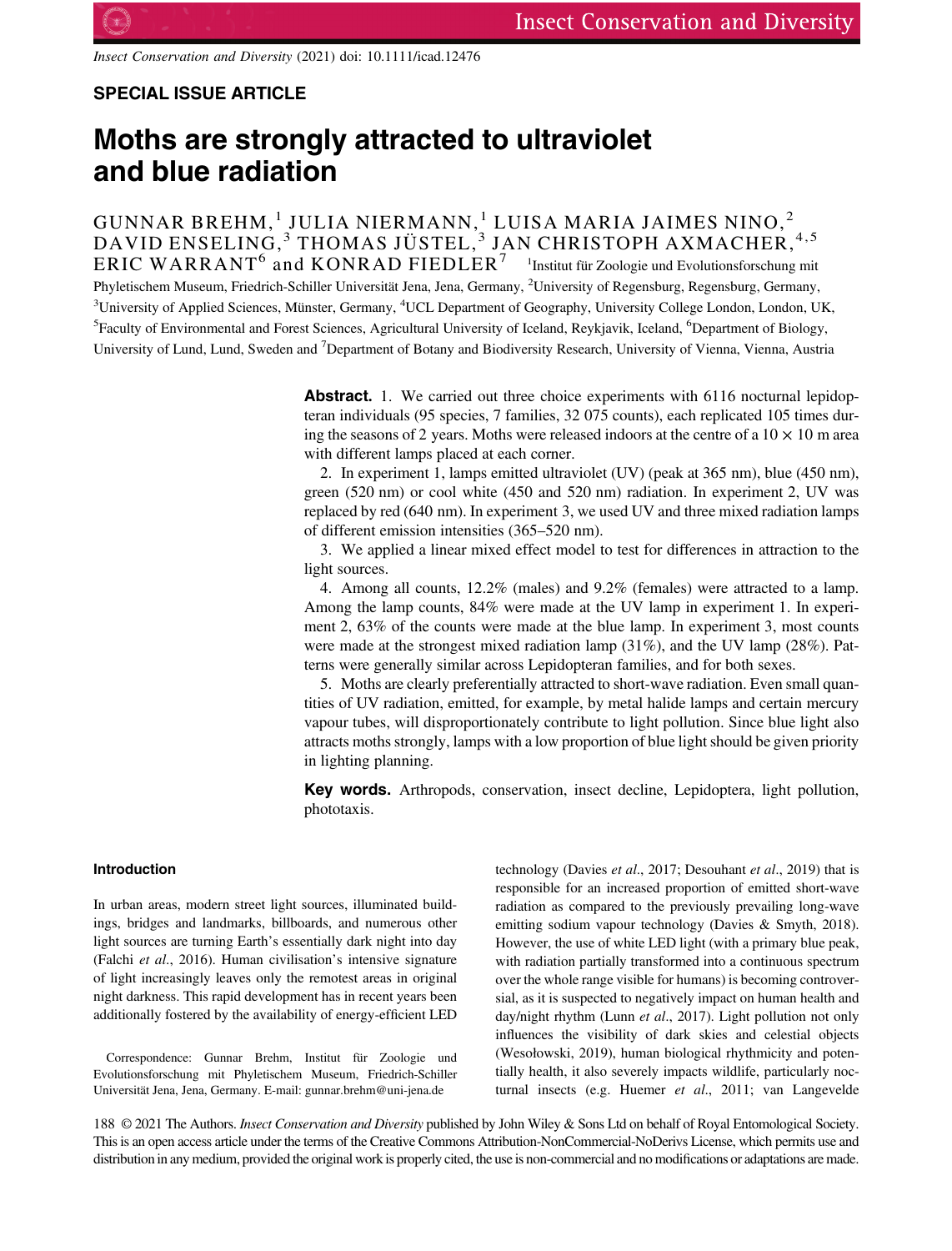et al., 2011; Somers-Yeates et al., 2013; Pawson & Bader, 2014; van Grunsven et al., 2014; Altermatt & Ebert, 2016; Macgregor et al., 2017; Wakefield et al., 2016, 2018; Davies & Smyth, 2018, Owens & Lewis, 2018).

A large proportion of nocturnal flying insects shows positive phototaxis at night, that is, they move towards a stimulus of light. Most insects have trichromatic vision, with peak receptor sensitivities in the ultraviolet (UV), blue, and green spectral range (Briscoe & Chittka, 2001). Some noctuid moths appear to have an additional sensitivity to red light (Briscoe & Chittka, 2001). UV sources are particularly effective in attracting nocturnal flying insects (van Langevelde et al., 2011), and the trapping of nocturnal insects using light sources with a high UV component has been widely used in taxonomic and ecological research (e.g. Holloway et al., 2001; Brehm, 2017). Quantifying the relative influence of wavelength on the attractiveness of lamps has nonetheless remained difficult, as previous studies comparing different lamp types (such as inorganic LEDs, sodium vapour, mercury vapour, metal halide low- or high-pressure discharge lamps) were hampered by the simultaneous alteration of multiple parameters such as the overall spectral composition or angle, as well as the pattern and luminous flux of emitted light. This renders the interpretation of the resulting data problematic, since observed patterns cannot reliably be linked exclusively to a single parameter like UV content or radiation intensity. Experiments to test the attractiveness of different lamp types to flying insects, using lamp setups standardised with regards to emission quantity, and with tightly defined single wavelength peaks are, to our knowledge, novel approaches.

Furthermore, experiments testing the attraction of insects to different types of lamps have generally been carried out in the field (e.g. Wakefield et al., 2018). Experiments under controlled (indoor) conditions, in contrast, have generally been limited to single or very few insect species, mostly representing agricultural or silvicultural pest species (e.g. Cowan & Gries, 2009).

In such experiments, flying insects were also not usually allowed to fly freely in space, and were only given the choice between light sources (mostly two) at very small spatial scales  $\ll 2$  m, e.g. Park & Lee, 2017).

Here, we present results from a novel experimental approach that combines (i) choice experiments of freely flying moths under controlled conditions at a medium spatial scale  $(100 \text{ m}^2)$ , (ii) a large number of individual lepidopterans (6116) representing seven different families, and (iii) standardised radiation sources that allow attraction patterns to be clearly linked to single factors. Moreover, we analyse our data separately for males and females, because different sexes are often not attracted in equal numbers to artificial light sources (Altermatt et al., 2009; Cheng et al., 2016; Degen et al., 2016). Observed sex ratio biases can, for example, be explained by a generally lower flight activity of females as compared to males. Females often 'sit and wait' for males to approach for mating (Umbers *et al.*, 2015). On the other hand, females may possibly become more active later in their adult lifetime when searching for specific hostplants as an egg-laying substrate.

Specifically, we tested the following hypotheses:

- 1 Short-wave radiation attracts more individuals compared to radiation of longer wavelength.
- 2 Strong sources of radiation attract more individuals than weaker sources of the same spectral quality.
- 3 Males are more strongly attracted to radiation than females.

## Material and methods

#### Experimental set-up and study organisms

All experiments were carried out between August and November 2018 (111 experiments) and between April and November 2019 (204 experiments) in a disused lecture hall in the former children's hospital at Jena University, Germany



Fig. 1. Schematic presentation of the experimental setup (a) and of the light trap used in the experiments with its  $1 \text{ m}^2$  background (b). Position of lamps was changed randomly between every round of experiments. [Color figure can be viewed at [wileyonlinelibrary.com](http://wileyonlinelibrary.com)]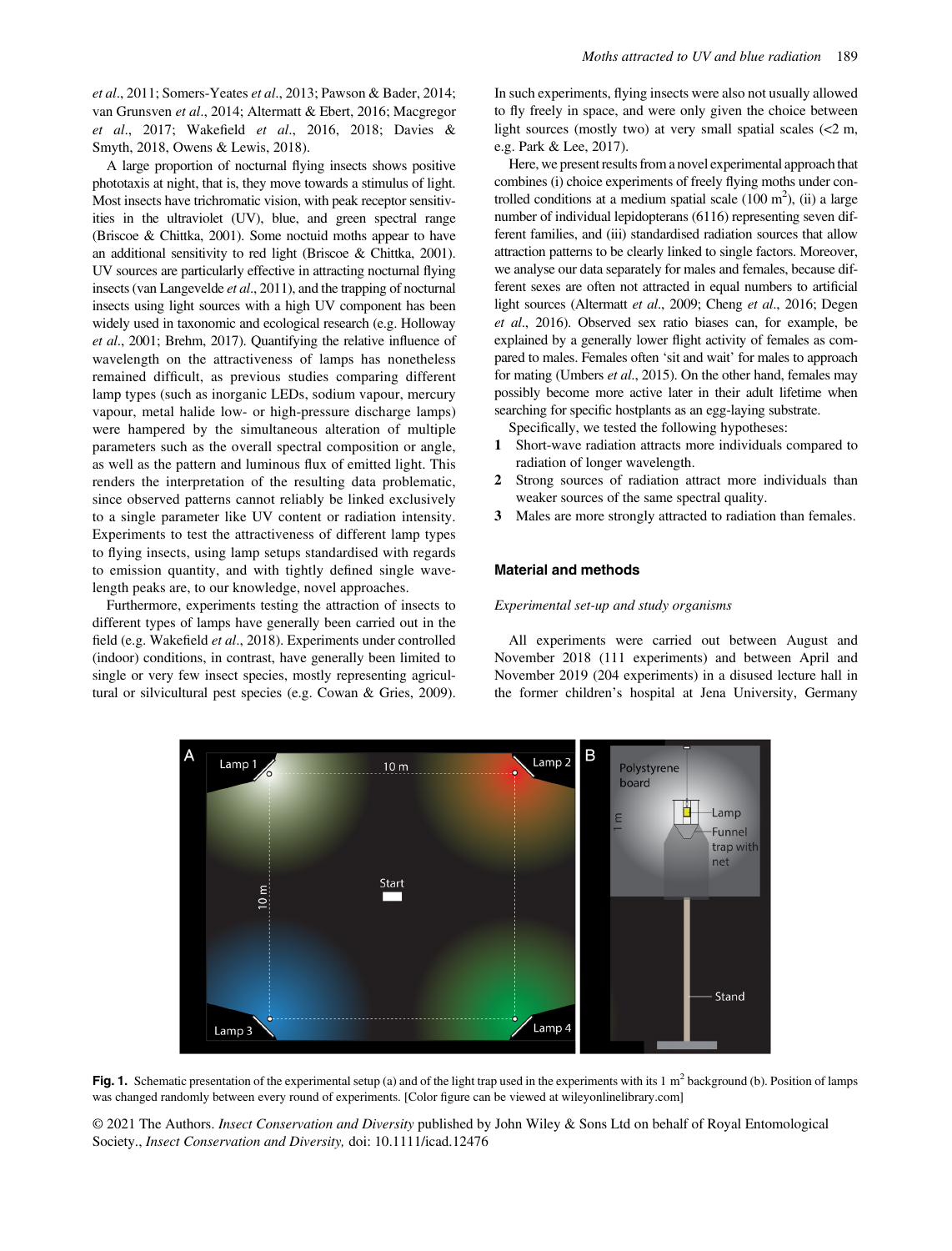(Fig. 1, Supporting Information Figs S1 and S2). The hall had a size of about 10.50 m  $\times$  15 m, with a wall height of 4 m. It still contained its original wooden seating, allowing moths to potentially find resting places outside the direct influence of the radiation sources. Windows were carefully blinded with oriented strand boards, resulting in a completely dark room. During natural daytime, the centre of the room was illuminated with  $2 \times 36$  W mercury vapour white light tubes (Osram Lumilux, Fig. S2) to imitate a day–night rhythm. During the night, these lamps were switched off and one of the three experiments was started. Day–night rhythm was approximately matched to the natural conditions in Jena and moths were usually observed resting during daytime.

Four different LED lamps were installed at the corners of a  $10 \text{ m} \times 10 \text{ m}$  central area, with a distance of 7.1 m from each lamp to the centre of this square area (Fig. 1a). Funnel traps (Insects & Light, Jena, Germany) were installed below the lamps at a height of 1.50 m (Fig. 1b) (design: see Brehm & Axmacher, 2006). Moths were released in the centre of the hall, and insects attracted to lamps were caught alive in a cylindrical net (Supporting Information Figs S1 and S2). In order to standardise reflection, each lamp was installed in front of a  $1 \times 1$  m wooden panel covered with an aluminium foil and 15 mm thick polystyrene plates to reflect light towards the centre of the hall. Measurements with a photospectrometer (Jeti Blue Spec Cube, 300–1000 nm range) confirmed that the polypropylene materials used for the trap and the polystyrene reflective plate reflected both visible light and UV radiation equally well.

Most moths were collected in the field prior to usage in our experiments. Overall, 48% of the species (29% of the specimens) were collected by light-trapping with LepiLED lamps (see below) in the wider vicinity of Jena, avoiding areas with direct light pollution. A further 32% of the species (43% of the specimens) were baited with a mixture of rotten fruits and red wine (Niermann & Brehm, 2019). These specimens were collected in the Saale floodplains within built-up areas in the vicinity of street lighting, but at a location not experiencing direct light exposure. Nonetheless, we cannot rule out that the ambient light pollution at this location might have affected the strength of the phototaxis response of the specimens sampled here (Altermatt & Ebert, 2016; van Grunsven et al., 2019). The remaining 20% of the species (28%) of the specimens) were reared from early life stages (Supporting Information Table S1). The latter category included both native European species as well as species from outside the Western Palaearctic region, such as Spodoptera littoralis, Samia wangi, Actias luna, and the Asian box moth Cydalima perspectalis. This invasive species had already been recorded from Jena in 2018 before our experiments started. However, all specimens were strictly kept inside the hall (two-door entrance) to prevent any escape.

Moths were individually numbered on their wing surfaces using felt-tip pens (Stabilo OH Pen Universal). Every day, any new as well as re-captured individuals were put into a gauze cage  $(80 \times 40 \times 40 \text{ cm})$  positioned in the centre of the hall (Fig. 1), but fully opened at the top so they could move freely within the lecture hall in the evening/night. At the beginning of each day, moths at each lamp were counted and their respective position was noted. Specimens were counted as having been attracted to a lamp if they were caught in the trap or were encountered within a radius of 2 m around the lamp. We chose this approach because our own field observations strongly imply that moths are regularly attracted to lamps, but only come to rest in close vicinity to the lamps rather than directly flying into them. Since not all insects were recovered each morning, we estimated the total number of moths in the room for each day of the experiment based on an estimation of the species' lifespan. This was calculated based on the recorded lifespans of individuals (in 84% of the species, data of  $\geq$ 3 individuals were available for analysis; see also Supporting Information Table S10).

## Radiation sources

Brehm (2017) developed a lamp with a spectral range strongly tailored towards the known peak sensitivity of insect eye receptors. For our experiments, we used this multi-chromatic 'LepiLED' device (available from Insects & Light) and additionally customised narrow-banded lamps with the same design as the LepiLED mini model, manufactured by K2W Lights (Jena, Germany). The latter lamps were equipped with four narrow-banded LEDs corresponding to the peak sensitivity of photoreceptors commonly present in moths: UV (365 nm), blue (450 nm), green (530 nm), and red (640 nm) (Briscoe & Chittka, 2001) (Supporting Information Fig. S3). In addition, a cool white LED was used with a primary peak at 450 nm and a secondary peak at 520 nm. The four narrow-banded and the white LED lamps were standardised with regards to their radiant flux as far as technically possible, resulting in a radiant flux ranging from 0.39 W (UV LED) to 0.51 W (cool white LED) (Table 1; Supporting Information Fig. S3). Photon flux subsequently increased with wavelength from  $7.18 \times 10^{17}$  photons s<sup>-1</sup> (UV LED) to  $1.62 \times 10^{18}$  photons s<sup>-1</sup> (red LED) (Supporting Information Fig. S6).

Given its rectangular geometry, we could not sensibly arrange more than four LED lamps in the hall, and therefore chose to

Table 1. Radiant flux (350–700 nm) of LED lamps used in the experiments during three consecutive nights.

| Experiment | Lamp 1       | Lamp 2                                   | Lamp $3$                                     | Lamp 4                                   |
|------------|--------------|------------------------------------------|----------------------------------------------|------------------------------------------|
|            | UV(0.39 W)   | Blue $(0.46 \text{ W})$                  | Green $(0.41 W)$                             | Cool white $(0.51 W)$                    |
| 2          | Red (0.51 W) | Blue $(0.46 W)$                          | Green $(0.41 W)$                             | Cool white $(0.51 W)$                    |
| 3          | UV(0.39 W)   | Mixed radiation Mini LepiLED<br>(0.55 W) | Mixed radiation Standard LepiLED<br>(0.96 W) | Mixed radiation Maxi LepiLED<br>(1.34 W) |

The position of each lamp was randomly assigned for every new round of experiments. See also Supporting Information Fig. S3 for an illustration and Supporting Information Fig. S6 for photon flux.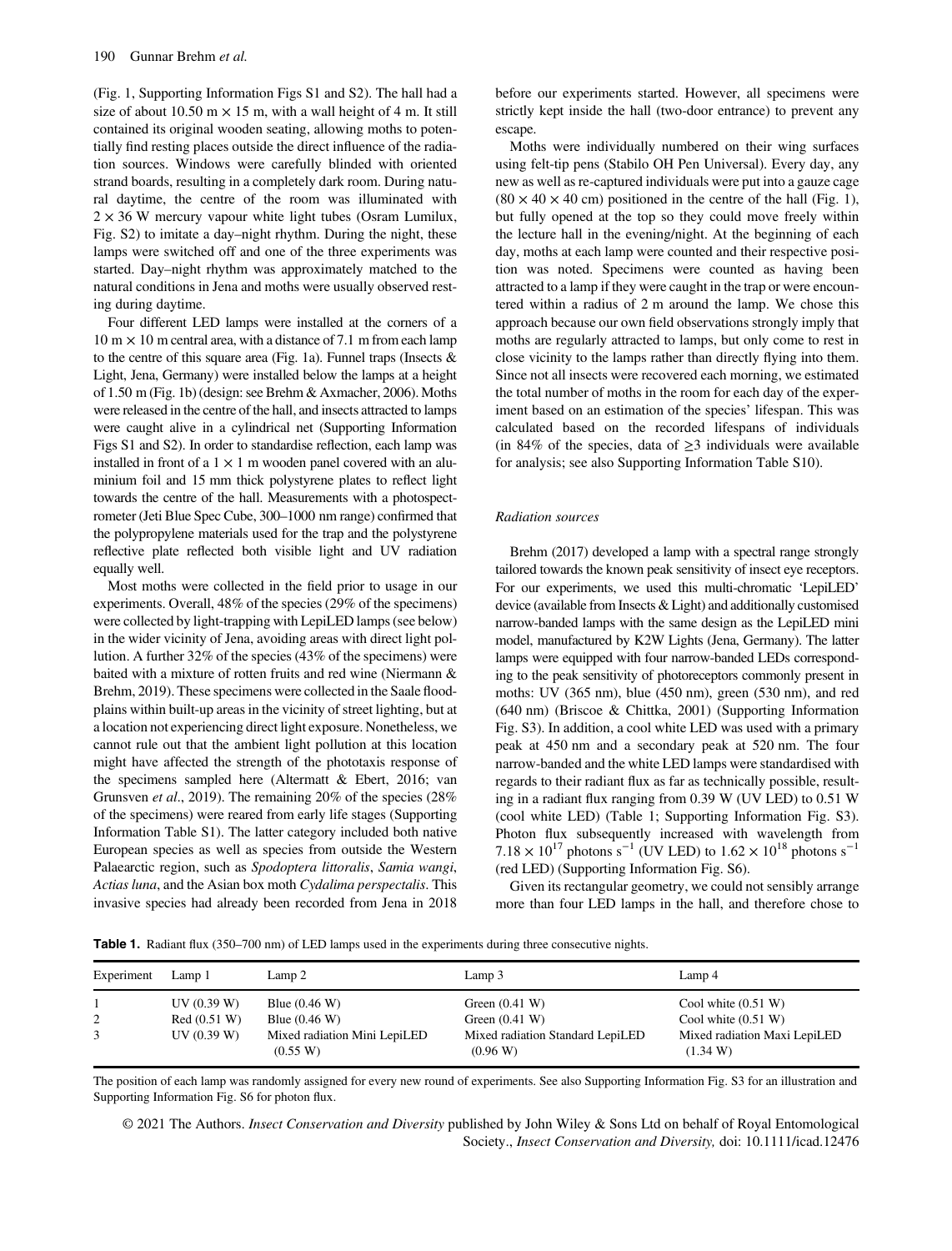carry out three distinct choice experiments during consecutive nights. In the first experiment (night), lamps emitting in the UV, blue, and green range plus the white LEDs were operated simultaneously. During the second experiment (night), the UVemitting lamp was replaced by a lamp emitting red light. During the third experiment (night), the UV lamp was combined with three multi-chromatic lamps: the three models LepiLED mini, LepiLED standard, and LepiLED maxi. These were composed of identical sets of LEDs (4 UV, 2 blue, 1 green, 1 white, see Brehm, 2017), while each lamp had a distinct radiant flux density (Table 1). On the fourth night, experiments were started again with the first set of lamps, while randomly altering the position of each lamp. Emission spectra of the lamps were recorded at the University of Applied Sciences, Münster, using the light measurement integration sphere system Illumia plus from Labsphere (Herrsching, Germany) equipped with a 1 m Ulbricht sphere. The spectrometer used was a CDS610 model and the light sources were measured in a 4 pi geometry.

#### Statistical analyses

We firstly calculated the fraction of individuals attracted to the lamps on their first to sixth night after eclosion, based on the estimated total number of specimens present in the room. This threshold of six nights was chosen because few moth specimens survived longer in the experiments (mean average of survival time recorded in 2743 individuals was 5 days, Supporting Information Table S3). For this analysis, only the 18 species reared in captivity were included (Supporting Information Table S1). We used a logit-transformed linear mixed effect model with Gaussian distribution to test for differences in the activity pattern (attracted or not) across time (the first 6 days after eclosion) using the lme4 package (version 1.1-23, Bates et al., 2015) in R (version 3.6.3, R Core Team, 2020). The logit-transformation in combination with a Gaussian distribution was preferred over a logistic regression after testing for better fit (Maximum likelihood method, ANOVA,  $P < 0.001$ ), and because of its high interpretability and power for analysing proportions (Warton & Hui, 2011). The night after eclosion (1–6) and sex were fitted as fixed effects, and experiment and lamp source were fitted as random effects. Proportions were then recalculated taking into account taxonomy (moth family). Proportions were analysed as a function of the fixed effect: night after eclosion and phylogeny (family as a factor variable), with experiment and lamp source as random effects. Model diagnostics were performed using the DHARMA package (v. 0.3.3.0, Hartig, 2020).

Secondly, we focused on the proportion of all moth specimens across all species attracted to the different light sources per experiment, considering the respective fractions of moths attracted to light. Differences in attraction between light sources were tested using generalised mixed effect models with binomial error distribution. Proportions were analysed as a function of the fixed effect: type of light source, and the random effect: date. These proportions refer to the percentage of attracted moths per light source per night (four lamps offered summing up to  $100\%$ per night). Model diagnostics were performed using the DHARMA package (v. 0.3.3.0, Hartig, 2020), and when encountering overdispersion, an observation-level random effect was included. We performed a multiple comparison test using Tukey contrasts within the multcomp package in R (version 1.4-13, Hothorn et al., 2008). We then expanded the generalised mixed effect models further to also discriminate by family, sex, and the interaction with light source as fixed effects, and the random effect: date. We reported the type III Wald  $\chi^2$  test results. When sex was included as a model variable, results were based on 92 instead of 95 species, since sex was not determined for three species (Crambinae sp., Eupithecia sp., and Idaea humiliata). To test for a difference in attractiveness among sexes, we tested for the total of attracted individuals using a linear mixed effect model with Gaussian distribution (overdispersion was not detected), using experiment as a random effect.

## **Results**

In total, 6116 moth individuals representing 95 species in seven families were released for our experiments (Supporting Information Tables S1 and S2). We analysed a total of 32 075 valid counts (observations of a moth specimen per night, Supporting Information Table S2). In models differentiated by sex, the number of individuals was reduced to 5948. For 2744 moth individuals, the date of death could be recorded, and accordingly the average lifespan in the experiment was calculated as  $5.0 \pm 3.7$  days for reared and collected individuals (Supporting Information Table S3). The combined fraction of all moths found at the four lamps ranged from 0.3% to 18% in the first six nights. The average was 12.2% for males and 9.2% for females (Supporting Information Table S2). This fraction decreased significantly with time (Supporting Information Figs S6a and S7a) (lmer  $F$ -value<sub>1,112</sub> = 22.30,  $P < 0.001$ ) and was significantly lower for females than males (lmer Fvalue<sub>1,112</sub> = 16.64,  $P < 0.001$ ). Additionally, we found significant differences in activity patterns with time between families (lmer Fvalue $_{6,251}$  = 34.24,  $P < 0.001$ , Supporting Information Figs S6b and S7b, Table S4).

Focussing exclusively on moths attracted to the lamps, the UV-emitting lamp proved to be the most attractive during experiment 1 (84% of counts) (Figs 2a and 3a; Supporting Information Tables S2 and S5–S7). In experiment 2, the blue lamp attracted the highest number, but at lower absolute and relative numbers than the UV lamp on the previous night (63% of counts) (Figs 2b and 3b; Supporting Information Tables S2 and S5–S7). The distribution of moths in experiment 3 showed smaller, but significant differences between lamps (Figs 2c and 3c; Supporting Information Tables S5 and S6). Post hoc Tukey contrasts showed that the strongest mixed radiation source and the UV lamp were jointly the most attractive light sources (with 31% and 28% of counts, respectively), whereas lamps with a lower mixed radiation intensity attracted fewer moths (with 24% and 16% of counts, respectively) (Supporting Information Tables S2 and S7). Significant differences between families in the response to the lamps were not found in experiment 1 (Supporting Information Table S6), but were found in experiment 2 (Supporting Information Table S6) and experiment 3 (Supporting Information Table S6). No significant interactions between lamp and family were observed. Only individuals of Sphingidae and Erebidae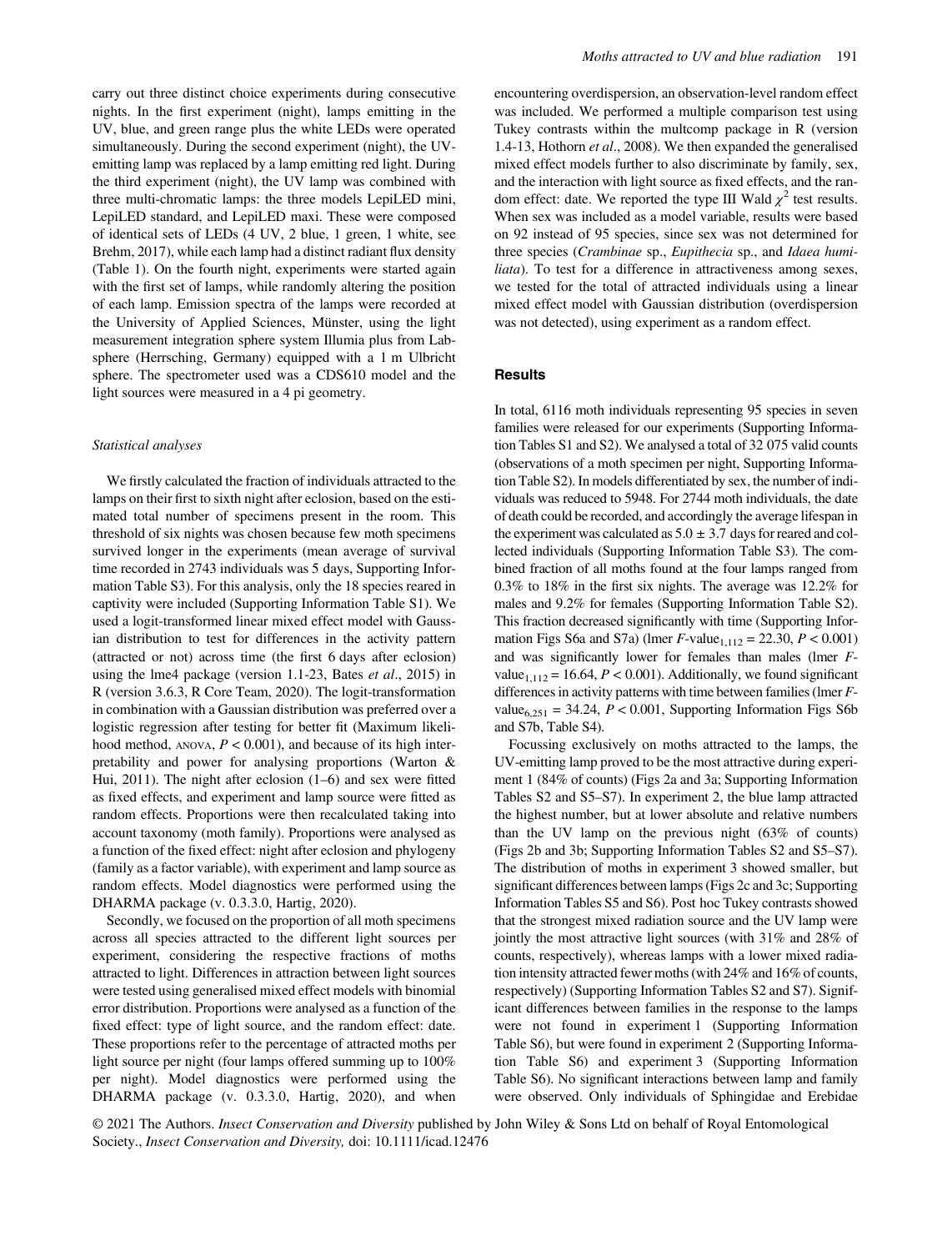

Fig. 2. Violin plots showing the fraction of individuals attracted to the different lamps. Only counts of moths at or near lamps were included. Each dot represents the proportion of individuals at each of the lamps per night. The zero proportions were excluded as we focus on the information from responsive individuals. For example, experiment 1 was carried out in 105 nights with four lamps (420 'lamp nights'), and in 217 of these lamp nights, at least one individual was counted; experiment 2:  $n = 239$ , experiment 3:  $n = 317$ ). Different letters indicate statistical differences from multiple comparisons (Tukey contrasts). Medians of violin plot densities are shown as horizontal lines. Radiant flux (W) of all lamps is shown. [Color figure can be viewed at [wileyonlinelibrary.com](http://wileyonlinelibrary.com)]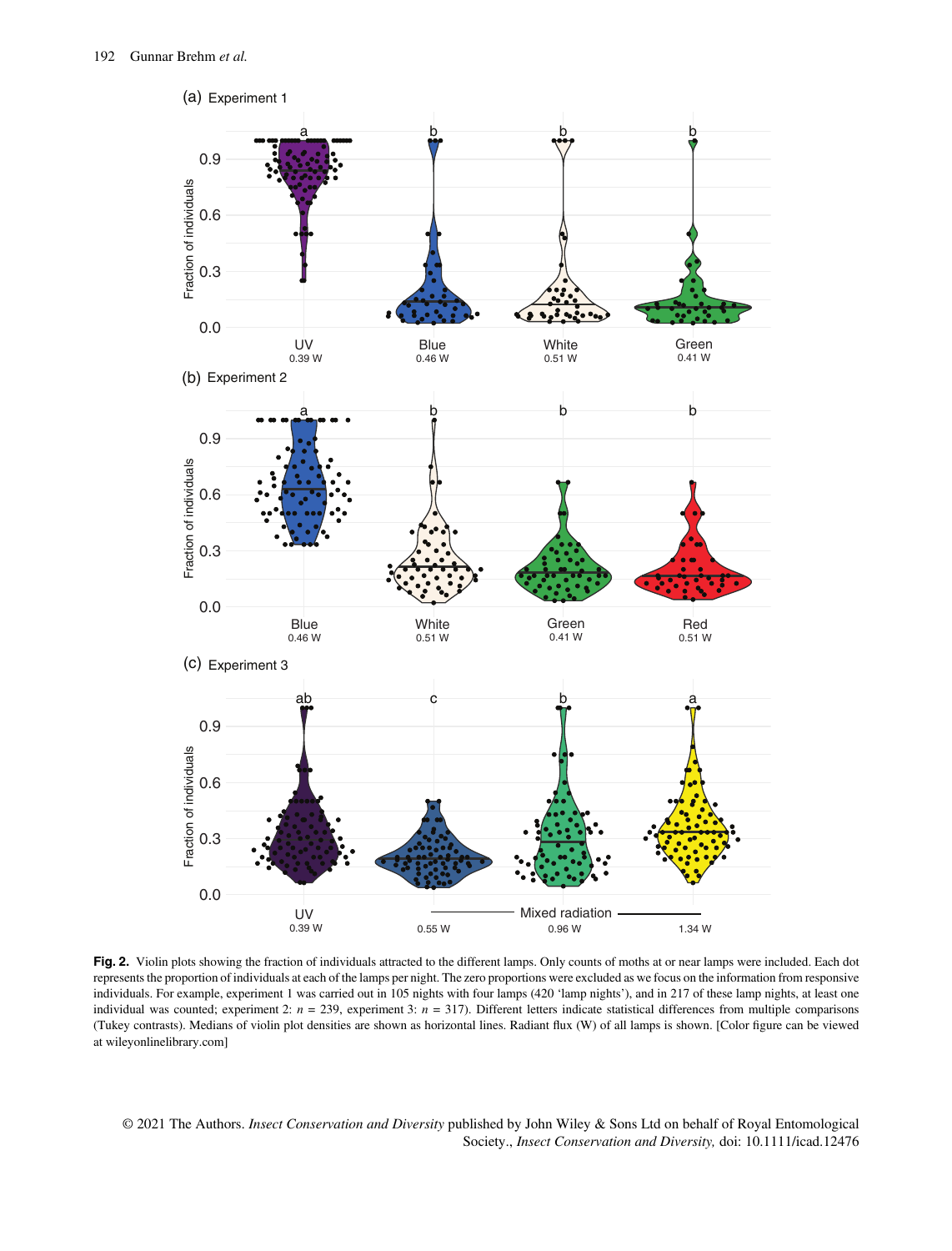

Fig. 3. Legend on next page.

© 2021 The Authors. Insect Conservation and Diversity published by John Wiley & Sons Ltd on behalf of Royal Entomological Society., Insect Conservation and Diversity, doi: 10.1111/icad.12476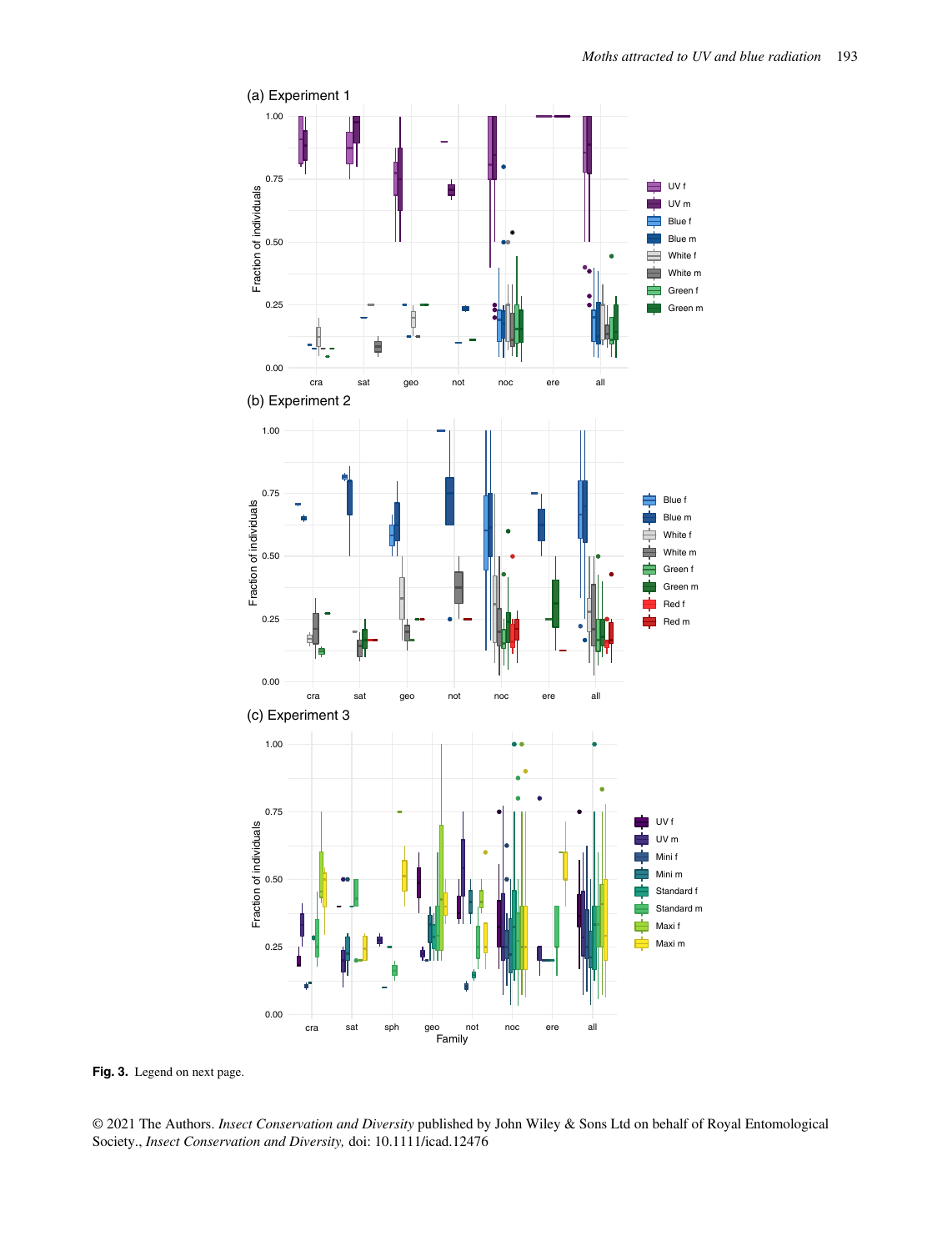occurred preferentially at the lamp with the highest emission, whereas no consistent patterns were found in the other families – or when all taxa were pooled. Neither did we find significant differences in lamp choice between sexes in any of the experiments, nor a significant interaction between light source and sex (Supporting Information Table S8). Nevertheless, males were significantly more attracted to light sources than were females  $(X^2)_{1,6} = 19.37$ ,  $P < 0.001$ ), with males representing 52% of the released individuals. The highest overall rate of attraction to a lamp was found in male saturniid moths, with 27% of the total counts made at the UV lamp. In contrast, saturniid female counts at the UV lamp only accounted for 8% (Supporting Information Fig. S5a).

Across all tested Lepidoptera, the lamps attracted 32% more males than females – with the notable exception of the crambid moth C. perspectalis. A separate analysis of the 10 most common species (>197 specimens: 8 Noctuidae, 1 Crambidae, 1 Notodontidae) revealed similar patterns as the analysis at family level (Supporting Information Fig. S8). Only 63 individuals from 27 different species were recorded at the red lamp (experiment 2, Supporting Information Table S9) corresponding to 0.29–20% of all individuals of the species tested.

### **Discussion**

Our phototaxis choice experiments provided key results based on a large number of specimens and species under controlled conditions. They therefore complement both available field studies and small-scale experimental studies that generally focused exclusively on a very small number of species. The use of standardised narrow-banded wavelength lamps with controlled emission intensities provided novel insights into the relative attraction of moths to specific wavelengths. Our study experimentally confirms, for a broad range of Lepidopteran taxa, that (i) short wavelength radiation, particularly UV, attracts far more moth individuals than longer wavelength radiation, (ii) stronger sources of radiation tend to attract more insects than weaker sources, and (iii) there is a clear tendency for male moths to be more strongly attracted to light than females (see also Garris & Snyder, 2010). Results generally correspond well to a model developed by Donners et al. (2018) that predicts the attractiveness of different lamps to insects (Supporting Information Fig. S6). However, their model predicts a similar attractiveness for our blue and green lamps whereas in our experiment 2, blue was clearly preferred over green.

The total fraction of moths attracted to any of the lamps was relatively low under the conditions of our indoor experiment (10.7% of all counts). This could indicate that moths can still thrive in urban and light-polluted environments. However, our experimental lamps had a very low radiant (and photon) flux resulting in a small effective sampling range (Merckx & Slade, 2014). Hence, the disturbing effect of artificial light should not be underestimated because of the permanent and year-round pressure it might exert on local nocturnal insect populations. Moreover, we did not feed moths during the experiments. This is likely to have decreased their potential activity (with the exception of species unable to feed, e.g. Saturniidae, which were relatively often attracted to the lamps).

The higher relative attraction of moths to short wavelength radiation was impressively confirmed in experiments 1 and 2. In experiment 1, 84% of moth counts were made at the UV lamp, and in experiment 2, 63% of the moth counts were made at the blue lamp (of all specimens attracted to any of the lamps). It has long been known that UV radiation is extremely attractive for many nocturnal insects (e.g. van Langevelde et al., 2011), and a broad range of UV sources, including specifically developed lamps (Muirhead-Thompson, 2012; Brehm, 2017), has been used to collect moths and other insects at night. In this context, the relatively higher attractiveness of compact fluorescent tubes (CFTs) to Lepidoptera, as compared to LED lamps, can be explained by the presence of emission peaks in CFTs within the UV range at 365 and 400 nm (Wakefield et al., 2016). The high attractiveness of metal halide lamps in field experiments (Wakefield et al., 2018) can be explained in the same way. The higher attractiveness of standardised sources of blue light compared to white, green, and red light sources, has not been explicitly demonstrated by previous studies in a broad range of taxa. A high attractiveness for blue light was nonetheless predicted from theory (Brehm, 2017), and LepiLED entomological lamps were therefore equipped with 25% blue LEDs. The higher attractiveness of blue light is particularly interesting when compared to white LEDs, with the latter benefiting from a slightly higher radiant flux and higher photon flux (Supporting Information Fig. S4). Equally remarkable, blue light was widely ignored by moths in the presence of UV radiation during experiment 1, but became attractive in experiment 2 once the UV lamp was removed. This demonstrates that not only does absolute emission matter, but also suggests the existence of 'light competition'.

The physiological mechanism underlying the positive phototaxis of nocturnal insects, as well as their preference for short wavelengths, is still poorly understood. Light temperature significantly changes in the evenings from the 'Golden Hour' before sunset (low proportion of short-wave radiation) to the 'Blue Hour' after sunset (very high proportion). Later in the night, however, the proportion of UV in moonlight is slightly lower, and in starlight significantly lower, than in daylight (Warrant & Johnsen, 2013; Warrant et al., 2020). Despite these lower levels of UV at night, nocturnal insects find UV light sources highly attractive. This is also true of diurnal insects that are lured out

Fig. 3. Fraction of moths, differentiated by sex, that was attracted to one of the lamps used in experiments 1, 2, and 3 for seven moth families separately and for all specimens combined. The fraction of individuals represents the proportion of individuals of a certain family at a certain lamp in a night, from the total of all individuals of that family released during that night (for experiment 1:  $n = 344$ , experiment 2:  $n = 247$ , and experiment 3:  $n = 566$ ; theoretical maximum n in experiment 1 is 105 nights  $\times$  4 lamps  $\times$  6 families = 2520 'lamp nights'). In experiment 2, Sphingidae were excluded from the analysis because of their low number of records. cra, Crambidae; ere, Erebidae; f, female; geo, Geometridae; m, male; Maxi, LepiLED with radiant flux 1.34 W; Mini, LepiLED with radiant flux 0.55 W; noc, Noctuidae; not, Notodontidae; sat, Saturniidae; sph, Sphingidae; Standard, LepiLED with radiant flux 0.96 W [Color figure can be viewed at [wileyonlinelibrary.com](http://wileyonlinelibrary.com)]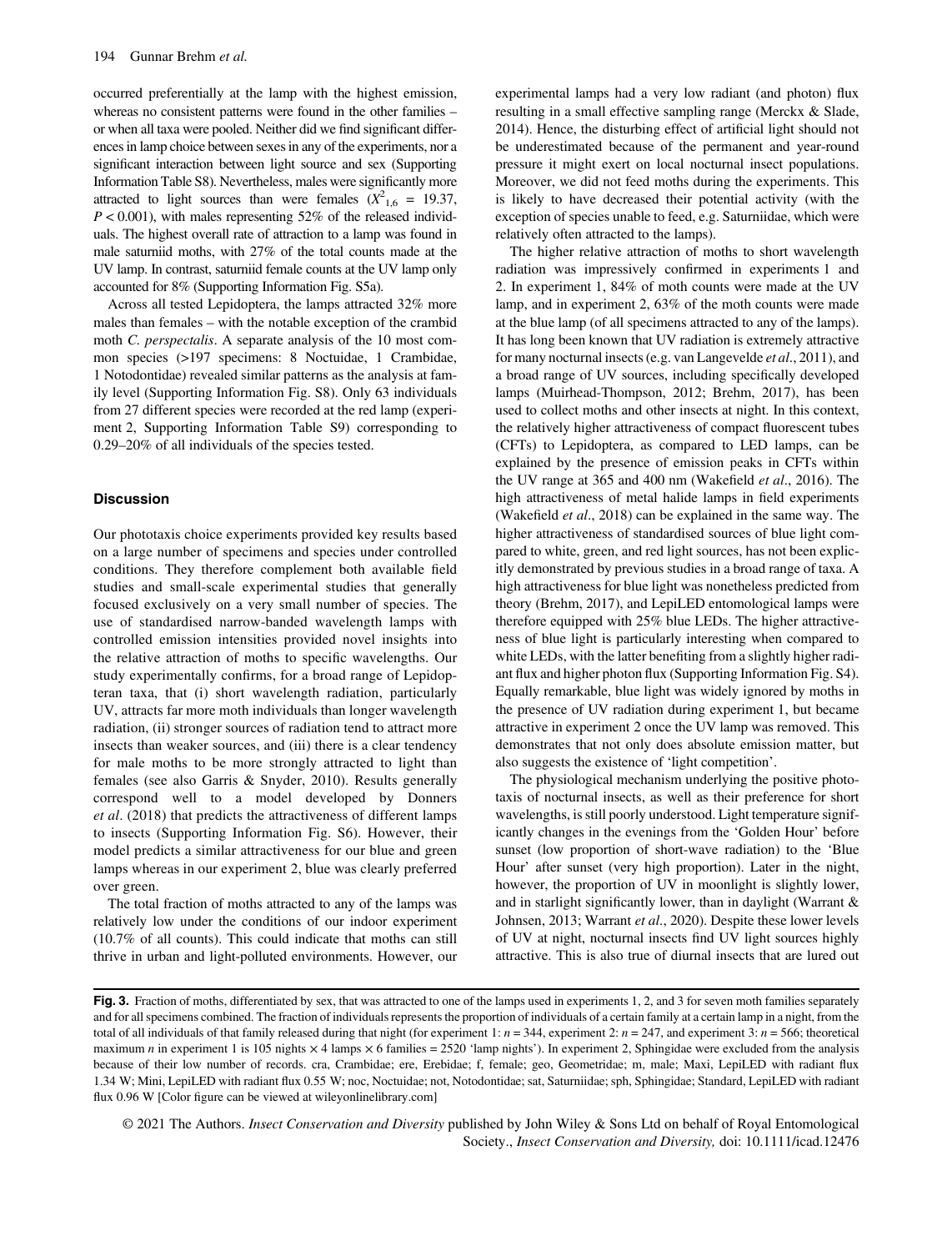of hiding by nearby UV-emitting lamps at night (EW, GB, JCA, pers. obs.).

Attraction of moths to lamps with the same radiant spectrum, but different radiant flux differed only slightly. The lamp with the weakest emission tended to attract the smallest fraction of moths for almost all taxa. In Sphingidae and Erebidae, the strongest lamp clearly attracted most individuals. However, differences related to variations in radiant flux between the four offered lamps were overall far less pronounced than differences seen in the other two experiments. At family level, there were no significant differences between a UV lamp and the two larger LepiLED models with mixed radiation. This stresses again the outstanding attraction to UV radiation when compared to longer wavelengths. We explain the overall small differences in experiment 3 as follows: First, the radiant flux and photon flux difference between the lamps was only moderate, that is, only a factor of 2.4 between the models with smallest and highest flux, respectively (Supporting Information Fig. S4). This difference in emission is a very modest intensity difference for an eye to detect. Daily terrestrial light levels vary over eight orders of magnitude, thus stimulus intensity is logarithmically rather than linearly coded (Weber-Fechner law: Mhatre & Robert, 2018). Second, we hypothesize that a stronger lamp in the field could attract more insects because the radiation reaches further into the surrounding space and can thus attract insects from longer distances. This effect is not (or hardly) detectable within the given spatial design of our experiment. We assume that all lamps could be detected almost equally well by the test insects within the  $100 \text{ m}^2$  quadrat design. This hypothesis should nonetheless be tested in future field experiments.

Finally, in most families, females were less frequently observed at lamps than were males. Since the number of males and females was known in our experiment, we can safely conclude that this observation was not the result of a sex bias in the number of individuals. A very pronounced pattern was recorded for the large Saturniid S. wangi, where 29% of the male counts, in contrast to only 8% of the female counts, were made at a lamp. Most Samia females simply remained at the place where they were released. A notably different pattern was observed in the box moth, C. perspectalis (Crambidae), where a slightly higher proportion of females (12%) than males (9%) was attracted to lamps. While C. perspectalis is a typical income breeder (energy for reproduction is largely gained in the adult stage), S. wangi is a perfect example of a capital breeder; all eggs are developed upon eclosion from the pupa, and the adults do not take up any food. Typically, females of S. wangi will be visited by a male for mating, and they will not spontaneously fly over long distances.

## Practical implications

We emphasise that from a conservation perspective, artificial light sources emitting UV radiation should be strictly limited, or even completely banned, from outdoor use, as also argued by Wakefield et al. (2016, 2018). Especially UV-emitting low pressure mercury discharge lamps (i.e. many compact or linear fluorescent lamps), as well as metal halide discharge lamps, are

highly problematic, but still widely used despite the fact that many emit UV (Bergesen et al., 2015). In direct comparison, regular LED light sources hardly emit any UV radiation. However, they do emit far larger proportions of blue light than highpressure sodium discharge lamps (HPS), which they have regularly replaced in recent years (Bergesen et al., 2015). Almost all modern LEDs used for lighting have a primary blue light peak, whereas HPS chiefly emit in the green-red part of the spectrum. Indeed, Wakefield et al. (2018) showed that more insects are attracted to LED lighting than to HPS lighting. Theory would also predict that warm-white LEDs attract fewer insects than cool-white LEDs. However, Wakefield et al. (2016) and Bolliger et al. (2020) found no significant differences in this case, while van Grunsven et al. (2020) also reported no long-term differentiation of moth declines according to different wavelengths. Overall, more studies on different LED types are urgently needed, both in the field and under controlled conditions, although well-fitting models already provide appropriate shortcuts (Donners et al., 2018). Our study clearly shows that UV emissions at night will attract nocturnal moths to a much larger degree than emissions at longer wavelengths, potentially preventing important pollinator taxa (Walton et al., 2020) from providing their ecosystem services, with implications far beyond the conservation of the moth species themselves. These lamps should therefore be totally avoided from outside use, and longer-wave alternative LED types with primary peaks in similar ranges to sodium vapour lamps should be tested and considered as suitable future replacements.

While we strongly argue for the banning of UV-emitting radiation sources from outside use, our study also clearly supports their use in lamps specifically designed to survey and monitor populations of nocturnal insects. It is unsurprising that high pressure mercury-vapour bulbs have remained popular among entomologists for sampling of nocturnal insects due to their high efficiency and strong radiation, including in the UV range. LED and battery technologies have now enabled the development of portable, light-weight and versatile light sources that are well matched to the specific spectral sensitivities of insect eyes (Brehm, 2017). With insects disappearing at alarming rates globally (Bell et al., 2020; Wagner 2020) it is becoming imperative to closely monitor their population and community dynamics as a basis for their effective conservation. Our results demonstrate that this can best be achieved by using lamps that emit significant radiation in the UV range, and that take advantage of the many practical advantages of LED lamps over other alternative light sources.

## Acknowledgements

We thank two anonymous reviewers and editor for their constructive comments. The Ernst Abbe Stiftung (Jena) kindly supported the project financially ('Experiment zu Auswirkungen der Lichtverschmutzung auf Nachtfalter'). We thank Danny Kessler, Axel Mithöfer, Anja David, and Daniel Veit (Max Planck Institute for Chemical Ecology, Jena) for Spodoptera littoralis material, the loan of a photospectrometer and provision of artificial larval diet. Egbert Friedrich (Jena) kindly provided eggs of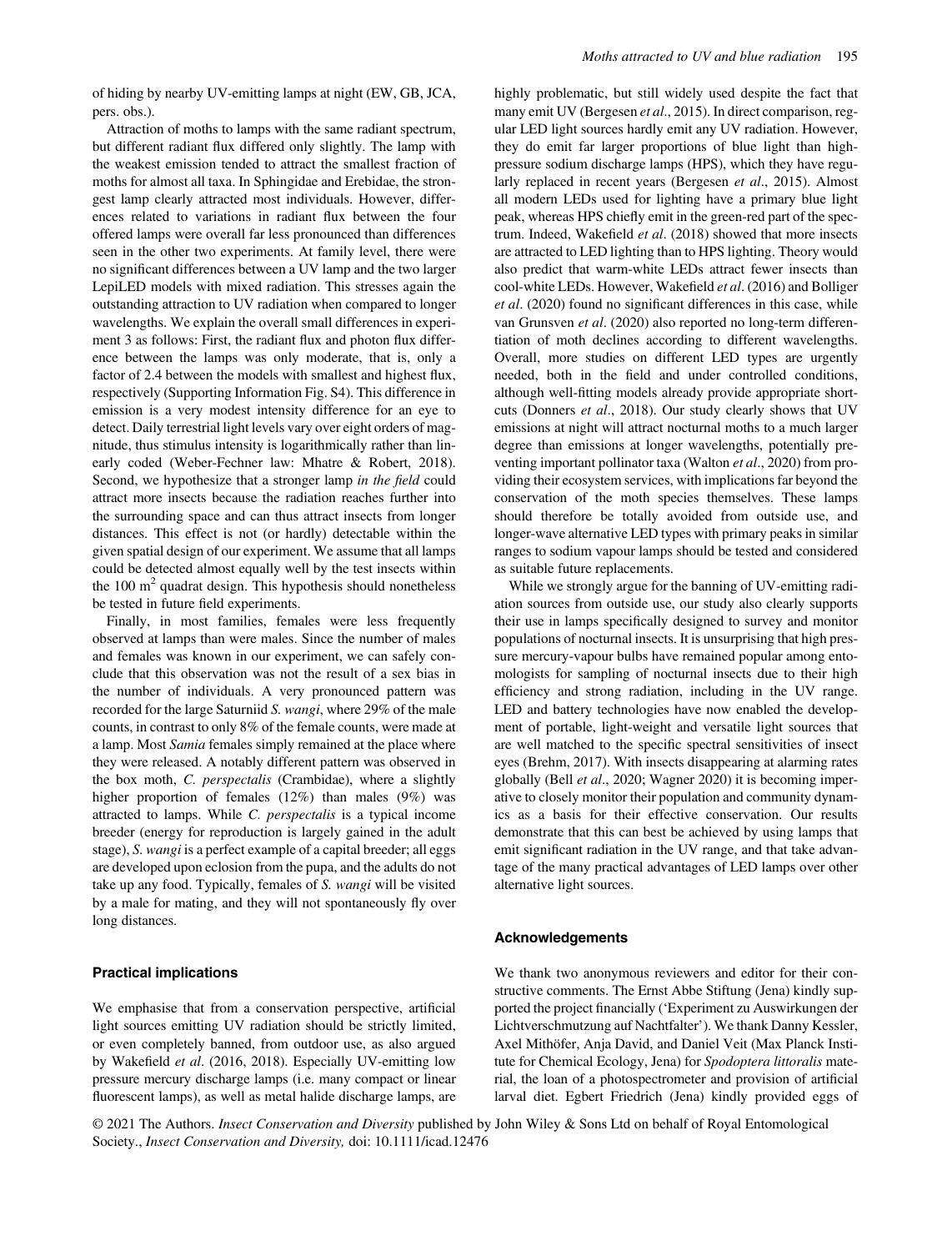several species. Dezernat 4 of the University of Jena allowed us to use the old lecture hall for the experiments while Gerd Rochelmeyer and his team (University of Jena) constructed the wooden panels. We also thank the Untere Naturschutzbehörde Jena for issuing the required collection permits and Insects & Light (Jena) for providing a set of LepiLED lamps. Open Access funding enabled and organized by Projekt DEAL.WOA Institution: FRIEDRICH-SCHILLER-UNIVERSITAET JENABlended DEAL: Projekt DEAL

## Data availability statement

All relevant data are published along with this manuscript.

## Supporting information

Additional supporting information may be found online in the Supporting Information section at the end of the article.

Figure S1 Disused lecture hall of Jena University in panoramic view. Photo credit: J.P. Kasper, FSU Jena.

Figure S2. Centre of hall with release box ("aerarium") and one of the lamps. Lamps at the release box were only operated during daylight hours. Photo credit: G. Brehm.

Figure S3. Radiant flux of lamps used in experiments 1–3. Lamps in experiment 1 were UV, blue, green and white. Lamps in experiment 2 were blue, green, white and red. In experiment 3, one lamp was UV, and the other three lamps ("LepiLED") consisted of 4 UV LEDs, 2 blue LEDs, 1 white LED and 1 green LED.

Figure S4. A) Radiant flux, B) photon flux and C) attractiveness (sensu Donners et al., 2018) of lamps used in experiments 1–3. Since short wave photons have more energy, photon flux in lamps with long wave radiation (e.g. red) is relatively higher. Lamps in experiment 1 were UV, blue, green and white. Lamps in experiment 2 were blue, green, white and red. In experiment 3, one lamp was UV, and the other three lamps ("LepiLED") consisted of 4 UV LEDs, 2 blue LEDs, 1 white LED and 1 green LED.

Fig S5. Total records from experiments 1–3. Most specimens were not attracted to any of the lamps (See also Fig.  $3$ .; m = male, f = female. Cra = Crambidae, Sat = Saturniidae, Sph = Sphingidae, Geo = Geometridae, Not = Notodontidae, Noc = Noctuidae, Ere = Erebidae).

Fig S6. Linear models showing the relationship between the logit-transformed fraction of individuals recorded at each light source in the nights after first release (1st to  $6<sup>th</sup>$  night), differentiated by sex (a) and by family (b). Each dot represents the proportion of moths attracted to a lamp in one of the three experiments. We considered 12 replicates per night (4 lamps in each experiment) per sex. Most moths were not attracted to any of the lamps  $(m = male, f = female. Cra = Crambidae,$ Sat = Saturniidae, Sph = Sphingidae, Geo = Geometridae, Not = Notodontidae, Noc = Noctuidae, Ere = Erebidae.)

Fig S7. Relationship between the logit-transformed fraction of individuals recorded at each light source in the nights after first

release (1st to 6th night), differentiated by sex (a) and family (b). A smooth spline was used to fit the data. Each dot represents the proportion of moths attracted to a lamp in one of the three experiments. We considered 12 replicates per night (4 lamps in each experiment) per sex. Most moths were not attracted to any of the lamps.  $(m = male, f = female)$ . No noctuids or crambids living longer than 5 days were tested. 92 species were included (3 species excluded because of unknown sex, see Table S6). Family abbreviations: see legend of Fig. S4.

Figure S8. Attraction of the ten most common species to lamps in experiments 1–3.

Table S1. Number of specimens per species included in the entire experimental set-up. A total of 6116 specimens representing 95 species were tested. Specimens were either light-trapped or baited in the field (rotten fruit + red wine) in Jena and vicinity, or reared from early life stages (Cra = Crambidae, Sat = Saturniidae, Sph = Sphingidae, Geo = Geometridae, Not = Notodontidae, Noc = Noctuidae, Ere = Erebidae).

Table S2. (separate file: Table\_S2\_raw-data.xlsx). First sheet: Individual observation points (32075 valid points). At the beginning of the day after an experiment, specimens were counted and their respective position noted: (1) starting place ("a"), (2) one of the four traps including the direct vicinity (2 m radius) ("u, b, g, r, w, mi, ma, st") (3) somewhere else in the hall ("s"), or (4) as not found ("x"). Second sheet: Only records made at lamps. Third sheet: List of all 315 nights. Fourth sheet: Legend. Fifth sheet: Basic statistics.

Table S3. (separate file: Table\_S3\_Lifespan\_records.xlsx) The file (one sheet) contains records of 2743 specimens with known life-span.

Table S4. Estimated coefficients on the effect of family in the activity / attraction of the moths in their first six nights after eclosion. A logit-transformed linear mixed effect model with gaussian distribution was performed. Taxonomical family and night after eclosion were fitted as fixed effects. Experiment and lamp source were fitted as random effects.

Table S5. Analysis of Deviance Table to test the difference in the fraction of individuals attracted to the different lamps, for each experiment (Type III Wald chisquare tests). df = Degrees of freedom.

Table S6. Analysis of Deviance Table to test the effect of lamp, family the interaction between lamp and family in the fraction of individuals attracted for each experiment (Type III Wald chisquare tests). df = Degrees of freedom

Table S7. Multiple comparison of means using Tukey contrasts for differences between light sources. All models used a binomial distribution for the description of the unexplained variation. In experiment 1 and 3, an observation-level random effect was included to account for overdispersion. Adjusted P-values reported using the single-step method (Dunnett Method).

Table S8. Analysis of Deviance Table (Type III Wald chi square tests) of the differences from the attracted moths, the proportion of females and males attracted to each light and the interaction between sex and light source.

Table S9. List of the 63 individuals representing 27 species that were attracted to the red lamp (found in or near the trap), sorted by total attracted number. Also given are the total number of individuals in the experiment and the percentage of attracted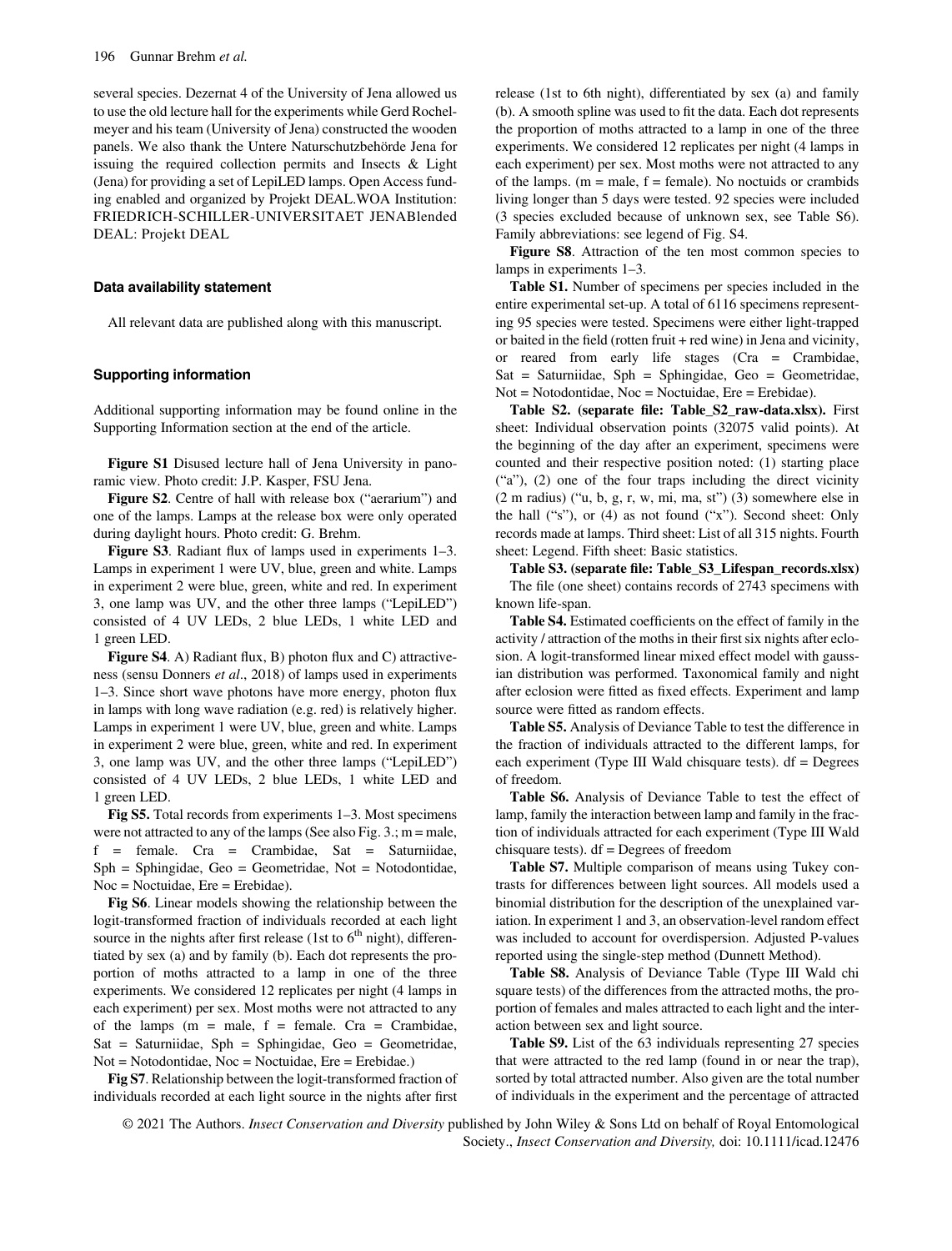specimens (Cra = Crambidae, Sat = Saturniidae,  $Sph = Sphingidae$ ,  $Geo = Geometridae$ ,  $Not = Notodontidae$ , Noc = Noctuidae, Ere = Erebidae).

Table S10. (separate file: Table\_S10\_Lamp\_measurements.xlsx)

First sheet: Raw measurement data of radiation flux of the used lamps, and calculated photon flux data. Second sheet: Sums of radiation flux, photon flux, attractiveness sensu Donners et al. (2018) and figures.

#### References

- Altermatt, F., Baumeyer, A. & Ebert, D. (2009) Experimental evidence for male biased flight-to-light behavior in two moth species. Entomologia Experimentalis et Applicata, 130, 259–265.
- Altermatt, F. & Ebert, D. (2016) Reduced flight-to-light behaviour of moth populations exposed to long-term urban light pollution. Biology Letters, 12, 20160111.
- Bates, D., Mächler, M., Bolker, B. & Walker, S. (2015) Fitting linear mixed-effects models using lme4. Journal of Statistical Software, 67, 1–48.
- Bell, J.R., Blumgart, D. & Shortall, C.R. (2020) Are insects declining and at what rate? An analysis of standardised, systematic catches of aphid and moth abundances across Great Britain. Insect Conservation and Diversity, 13, 115–126.
- Bergesen, J.D., Tähkämö, L., Gibon, T. & Suh, S. (2015) Potential longterm global environmental implications of efficient light-source technologies. Journal of Industrial Ecology, 20, 263–275.
- Bolliger, J., Hennet, T., Wermelinger, B., Blum, S., Haller, J. & Obrist, M.K. (2020) Low impact of two LED colors on nocturnal insect abundance and bat activity in a peri-urban environment. Journal of Insect Conservation, 24, 625–635.
- Brehm, G. (2017) A new LED lamp for the collection of nocturnal Lepidoptera and a spectral comparison of light-trapping lamps. Nota Lepidopterological, 40, 87–108.
- Brehm, G. & Axmacher, J.C. (2006) A comparison of manual and automatic moth sampling methods (Lepidoptera: Arctiidae, Geometridae) in a rain forest in Costa Rica. Environmental Entomology, 35, 754–764.
- Briscoe, D.B. & Chittka, L. (2001) The evolution of color vision in insects. Annual Review in Entomology, 46, 471–510.
- Cheng, W.-J., Zheng, X.-L., Wang, P., Zhou, Z.-L., Si, S.-Y. & Wang, X.-P. (2016) Male-biased capture in light traps in Spodoptera exigua (Lepidoptera: Noctuidae): results from the studies of reproductive activities. Journal of Insect Behavior, 29, 368–378.
- Cowan, T. & Gries, G. (2009) Ultraviolet and violet light: attractive orientation cues for the Indian meal moth, Plodia interpunctella. Entomologia Experimentalis et Applicata, 131, 148–158.
- Davies, T.W., Bennie, J., Cruse, D., Blumgart, D., Inger, R. & Gaston, K. J. (2017) Multiple night-time light-emitting diode lighting strategies impact grassland invertebrate assemblages. Global Change Biology, 23, 2641–2648.
- Davies, T.W. & Smyth, T. (2018) Why artificial light at night should be a focus for global change research in the 21st century. Global Change Biology, 24, 872–882.
- Degen, T., Mitesser, O., Perkin, E.K., Weiß, N.S., Oehlert, M., Mattig, E. & Hölker, F. (2016) Street lighting: sex-independent impacts on moth movement. Journal of Animal Ecology, 85, 1352–1360.
- Desouhant, E., Gomes, E., Mondy, N. & Amat, I. (2019) Mechanistic, ecological, and evolutionary consequences of artificial light at night for insects: review and prospective. Entomologia Experimentalis et Applicata, 167, 37–58.
- Donners, M., van Grunsven, R.A.H., Groenendijk, D., van Langevelde, F., Bikker, J.W., Longcore, T. & Veenendaal, E. (2018) Colors of attraction: modeling insect flight to light behavior. Journal of Experimental Zoology Part A: Ecological and Integrative Physiology, 329, 434–440.
- Falchi, F., Cinzano, P., Duriscoe, D., Kyba, C.C.M., Elvidge, C.D., Baugh, K., Portnov, B.A., Rybnikova, N.A. & Furgoni, R. (2016) The new world atlas of artificial night sky brightness. Science Advances, 2, e1600377.
- Garris, H.W. & Snyder, J.A. (2010) Sex-specific attraction of moth species to ultraviolet light traps. Southeastern Naturalist, 9, 427–434.
- Hartig, F. (2020) DHARMa: residual diagnostics for hierarchical (multilevel/mixed) regression models. R package version 0.3.3.0. <[https://](https://CRAN.R-project.org/package=DHARMa) [CRAN.R-project.org/package=DHARMa](https://CRAN.R-project.org/package=DHARMa)> accessed 15 December 2020.
- Holloway, J.D., Kibby, G. & Peggie, D. (2001) The Families of Malesian Moths and Butterflies. Fauna Malesiana Handbook, Vol. 3. Brill, Leiden, The Netherlands.
- Hothorn, T., Bretz, F. & Westfall, P. (2008) Simultaneous inference in general parametric models. Biometrical Journal, 50, 346–363.
- Huemer, P., Kühtreiber, H. & Tarmann, G.M. (2011) Anlockwirkung moderner Leuchmittel auf nachtaktive Insekten–Ergebnisse einer Feldstudie in Tirol (Österreich). Wissenschaftliches Jahrbuch der Tiroler Landesmuseen, 4, 110–135.
- Lunn, R.M., Blask, D.E., Coogan, A.N., Figueiro, M.G., Gorman, M.R., Hall, J.E., Hansen, J., Nelson, R.J., Panda, S., Smolensky, M.H., Stevens, R.G., Turek, F.W., Vermeulen, R., Carreón, T., Caruso, C. C., Lawson, C.C., Thayer, K.A., Twery, M.J., Ewens, A.D., Garner, S.C., Schwingl, P.J. & Boyd, W.A. (2017) Health consequences of electric lighting practices in the modern world: a report on the National Toxicology Program's workshop on shift work at night, artificial light at night, and circadian disruption. Science of the Total Environment, 607, 1073–1084.
- Macgregor, C.J., Evans, D.M., Fox, R. & Pocock, M.J. (2017) The dark side of street lighting: impacts on moths and evidence for the disruption of nocturnal pollen transport. Global Change Biology, 23, 697–707.
- Merckx, T. & Slade, E.M. (2014) Macro-moth families differ in their attraction to light: implications for light-trap monitoring programmes. Insect Conservation and Diversity, 7, 453–461.
- Mhatre, N. & Robert, D. (2018) The drivers of heuristic optimization in insect object manufacture and use. Frontiers in Psychology, 9, 1015.
- Muirhead-Thompson, R.C. (2012) Trap Responses of Flying Insects: The Influence of Trap Design on Capture Efficiency. London, San Diego, New York: Academic Press.
- Niermann, J. & Brehm, G. (2019) Zweijährige Erfassung von nachtaktiven Großschmetterlingen an Ködern an einem Auwald-Fragment an der Saale in Jena. Mitteilungen des Thüringer Entomologenverbandes, 26, 54–63.
- Owens, E.C.S. & Lewis, S.M. (2018) The impact of artificial light at night on nocturnal insects: a review and synthesis. Ecology and Evolution, 8, 11337–11358.
- Park, J.-H. & Lee, H.-S. (2017) Phototactic behavioral response of agricultural insects and stored-product insects to light-emitting diodes (LEDs). Applied Biological Chemistry, 60, 137–144.
- Pawson, S.M. & Bader, M.K.-F. (2014) LED lighting increases the ecological impact of light pollution irrespective of color temperature. Ecological Applications, 24, 1561–1568.